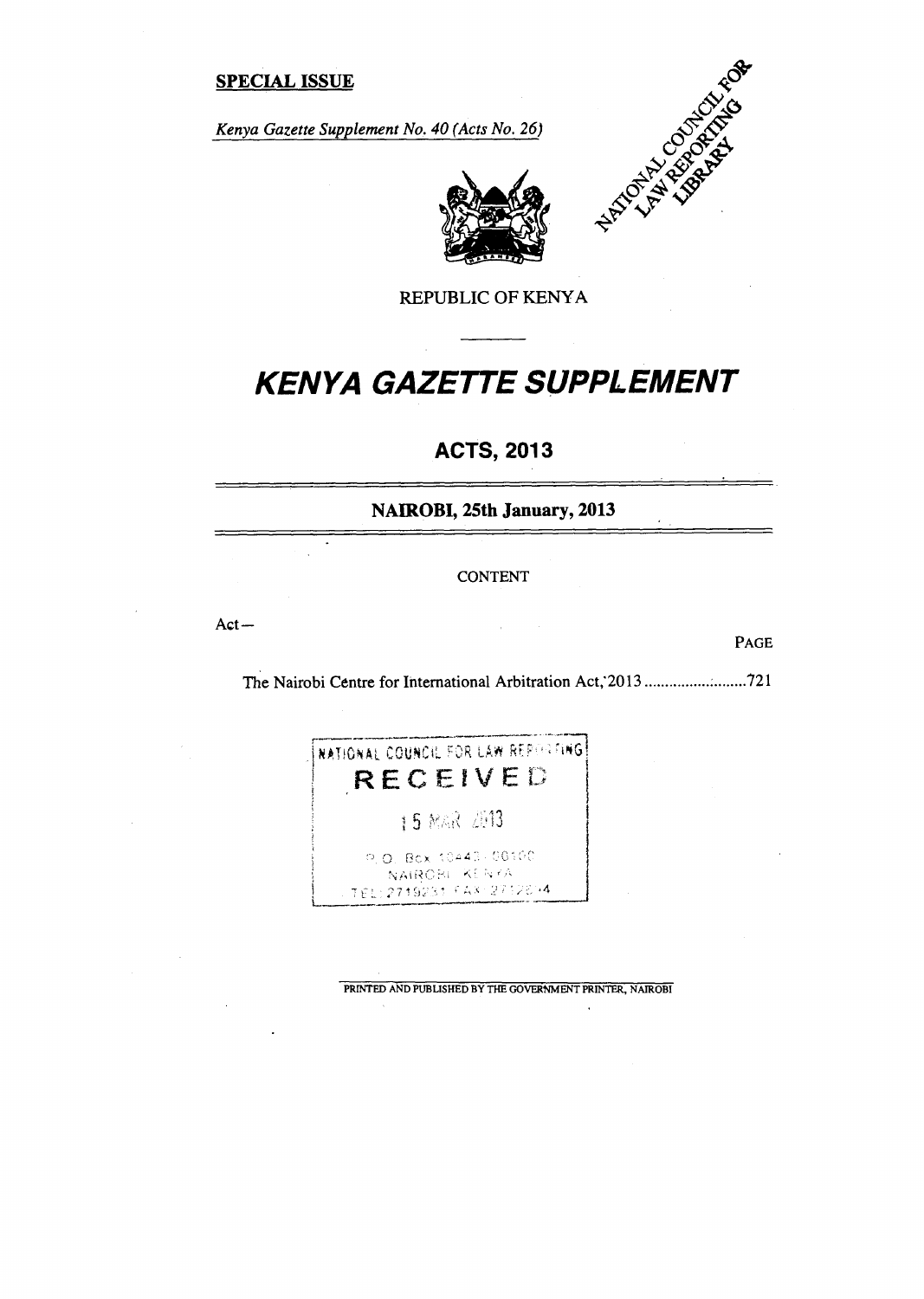# **THE NAIROBI CENTRE FOR INTERNATIONAL ARBITRATION ACT, 2013**

# **No. 26 of 2013**

#### *Date of Assent: 14th January, 2013*

# *Date of Commencement: 25th January, 2013*

# **ARRANGEMENT OF SECTIONS**

*Section* 

#### **PART I—PRELIMINARY**

1—Short title.

2—Interpretation.

3-Act to prevail.

# **PART II—THE NAIROBI CENTRE FOR INTERNATIONAL ARBITRATION**

4—Establishment of the Centre.

5—Functions of the Centre.

6—Board of Directors.

7—Conduct of business and affairs-of the Board.

8—Remuneration of Board members.

9—Registrar.

10-Other functions of the Registrar.

11—Staff of the Board.

12—Delegation by the Board.

13—Protection from personal liability.

14—Common seal.

15—Confidentiality.

#### **PART HI—FINANCIAL PROVISIONS**

16—Funds of the Centre.

17- Establishment of the Fund.

18—Financial year.

19—Annual estimates.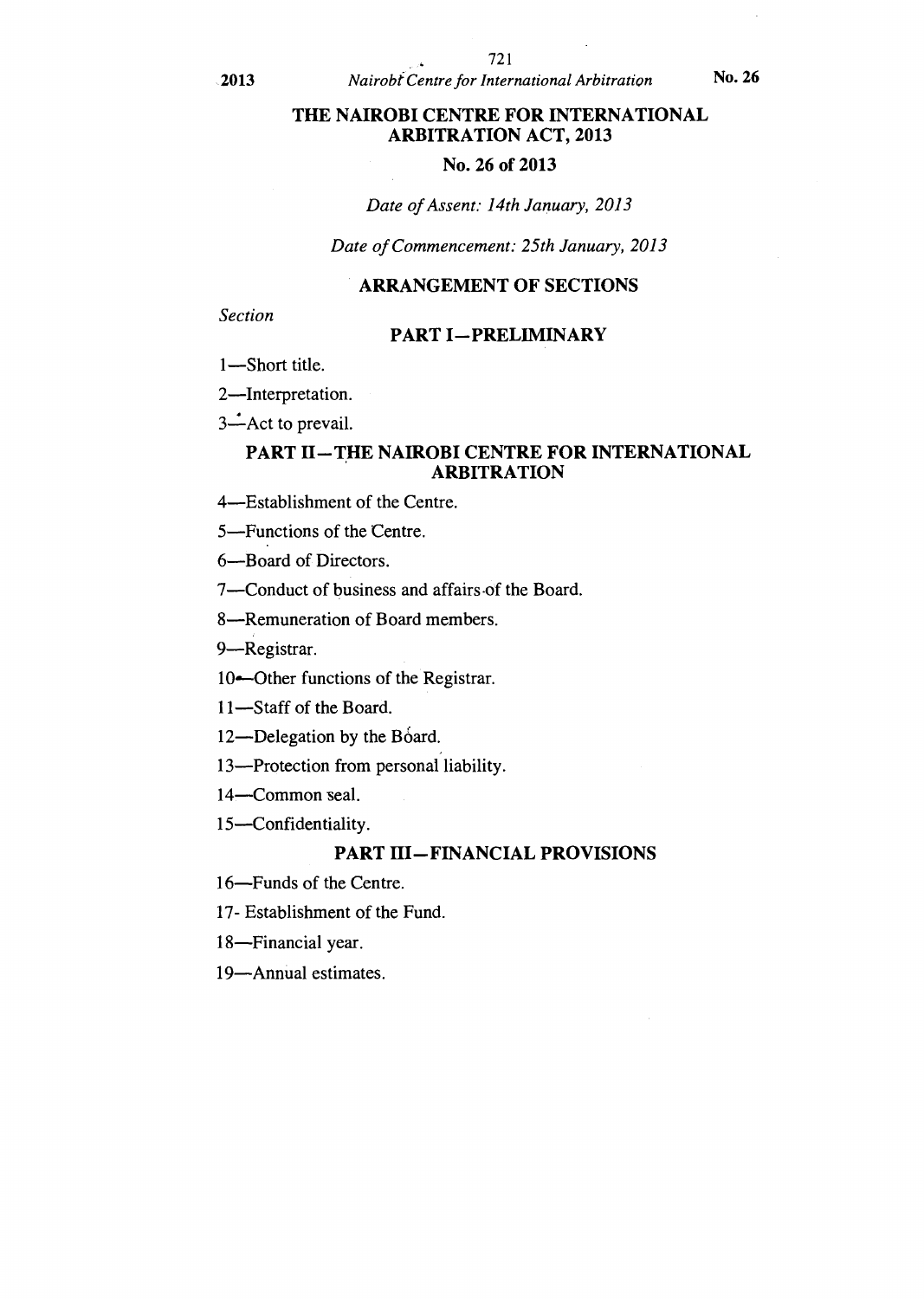20—Accounts and audit.

# **PART IV—THE ESTABLISHMENT, COMPOSITION AND JURISDICTION OF THE ARBITRAL COURT**

21—Establishment of the Arbitral Court.

22—Jurisdiction of the Court.

23—Applicable arbitration Rules.

24—Alternative dispute resolution.

# **PART V—MISCELLANEOUS PROVISIONS**

25—Rules.

26—Government to be bound.

# **SCHEDULE—PROVISIONS AS TO THE CONDUCT OF BUSINESS AND AFFAIRS OF THE BOARD.**

 $\label{eq:2} \frac{1}{\sqrt{2}}\sum_{i=1}^n\frac{1}{\sqrt{2}}\sum_{j=1}^n\frac{1}{j!}\sum_{j=1}^n\frac{1}{j!}\sum_{j=1}^n\frac{1}{j!}\sum_{j=1}^n\frac{1}{j!}\sum_{j=1}^n\frac{1}{j!}\sum_{j=1}^n\frac{1}{j!}\sum_{j=1}^n\frac{1}{j!}\sum_{j=1}^n\frac{1}{j!}\sum_{j=1}^n\frac{1}{j!}\sum_{j=1}^n\frac{1}{j!}\sum_{j=1}^n\frac{1}{j!}\sum_{j=1}^$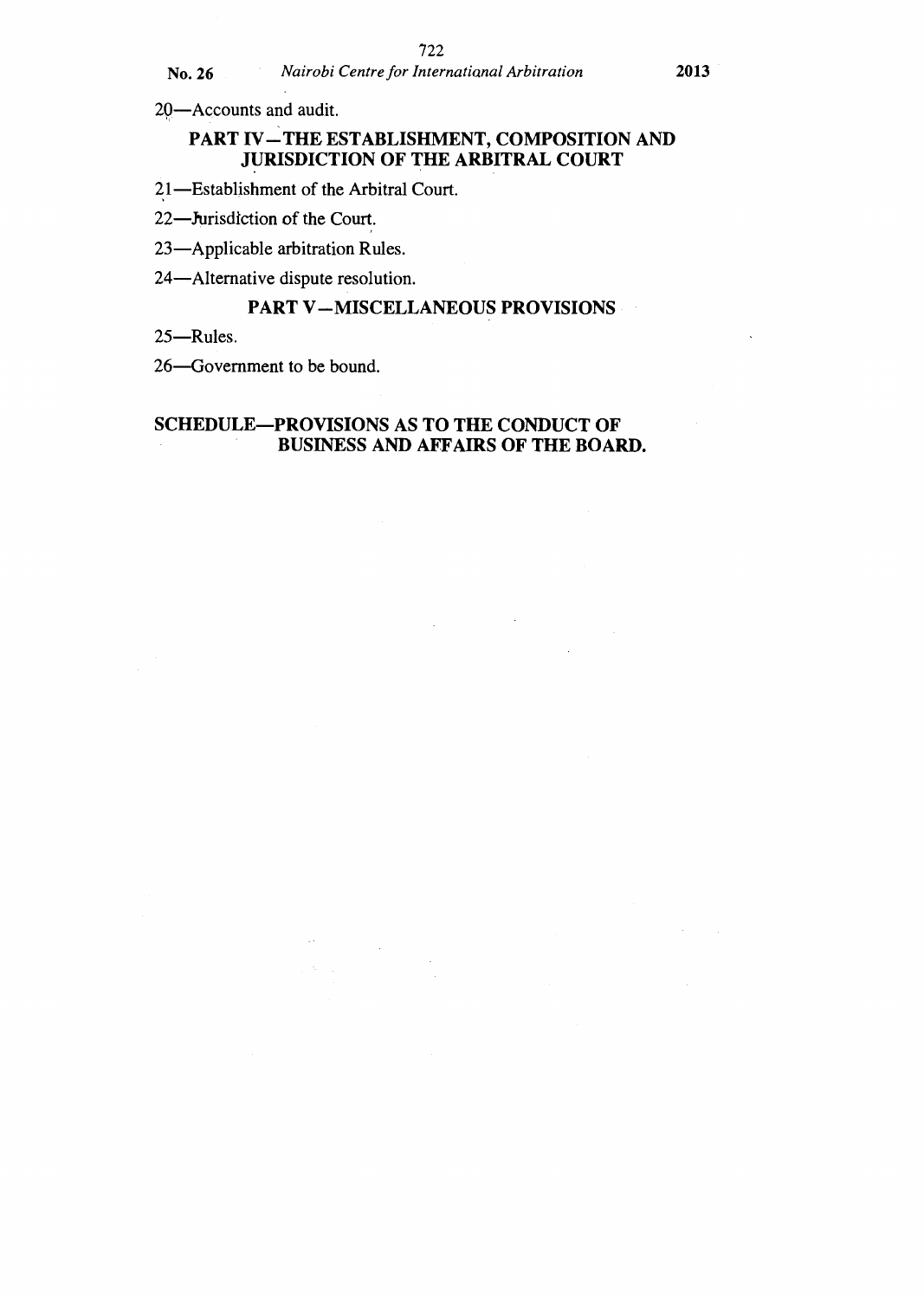# **THE NAIROBI CENTRE FOR INTERNATIONAL ARBITRATION ACT, 2013**

#### **AN ACT of Parliament to provide for the establishment of a regional centre for international commercial arbitration and the Arbitral Court and to provide for mechanisms for alternative dispute resolution and for connected purposes**

**ENACTED** by the Parliament of Kenya as follows—

#### **PART I—PRELIMINARY**

Short title. **1.** This Act may be cited as the Nairobi Centre for International Arbitration Act, 2013.

Interpretation. **2.** (1) In this Act, unless the context otherwise requires—

> "Board" means the Board of Directors constituted under section 6;

"Cabinet Secretary" means the Attorney-General;

"Centre" means the Nairobi Centre for International Arbitration established under section 4;

"chairperson" means the chairperson of the Board appointed under section 6;

"Court" means the Arbitral Court established under section 21;

"Fund" means the General Fund established by section 17;

"Registfar" means the chief executive officer of the Centre appointed under section 9; and

"Rules" means the rules made under section 25.

(2) Despite subsection (1), until after the first election under the Constitution, references in this Act to the expressions "Cabinet Secretary" and "Principal Secretary" shall be construed to mean "Minister" and "Permanent Secretary", respectively.

Act to prevail. **3.** Where there is any conflict or inconsistency between this Act and the prbvisions of any other Act in matters relating to the purpose of this Act, this Act shall prevail.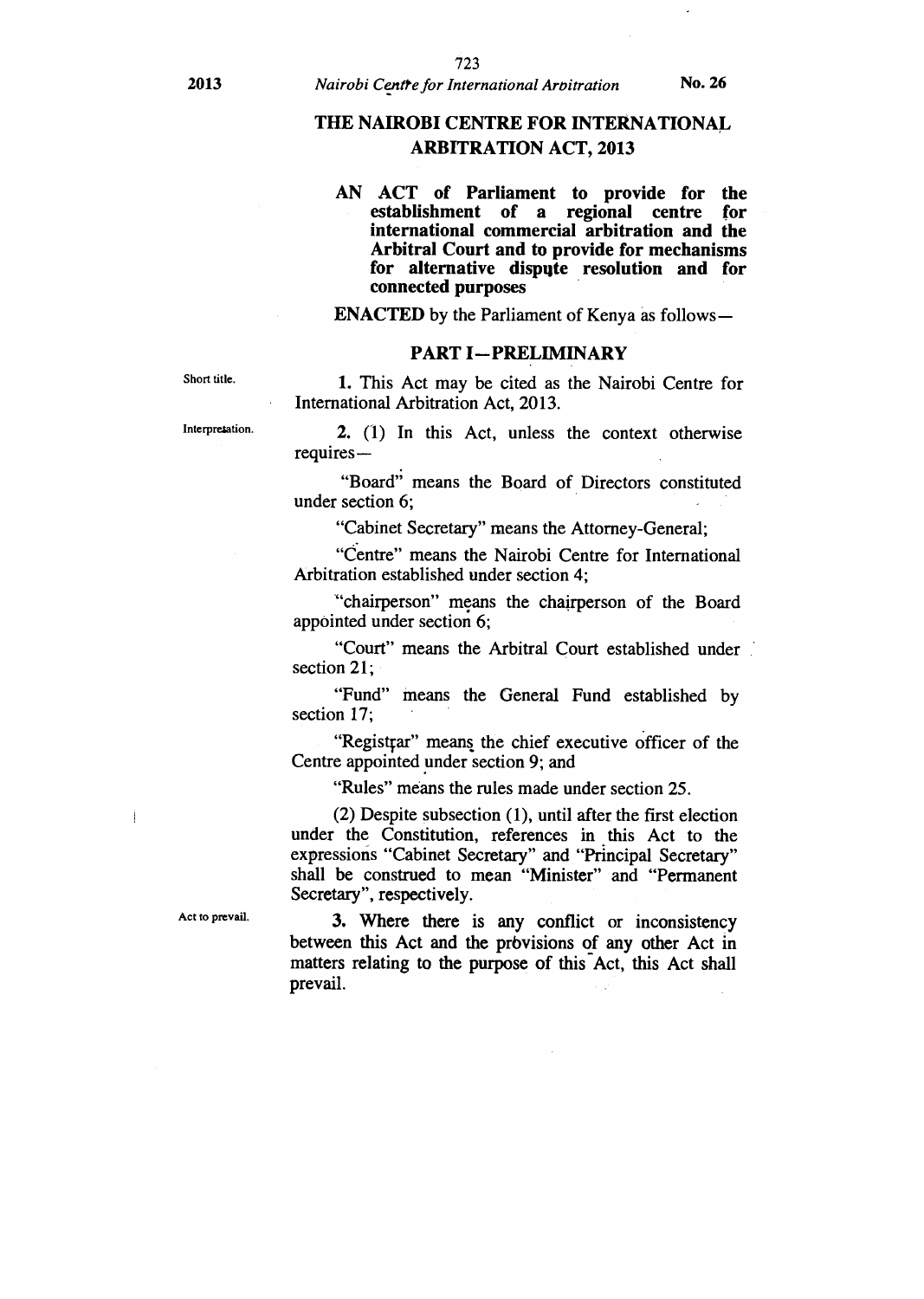#### **PART II—THE NAIROBI CENTRE FOR INTERNATIONAL ARBITRATION**

Establishment of the  $\frac{4}{100}$ . There is established a centre to be known as the. Nairobi Centre for International Arbitration.

> (2) The Centre shall be a body corporate with perpetual succession and .a common seal and shall in its corporate name, be capable of -

(a) suing and being sued;

- (b) taking, purchasing or otherwise acquiring, holding, charging, leasing or disposing of moveable or immovable property;
- (c) borrowing money;
- (d) doing or performing all such other acts necessary for the proper performance of its functions under this Act which may lawfully be done or performed by a body corporate.

(3) The 'headquarters of the Centre shall be in Nairobi.

Functions of the Centre.

**5.** The functions of the Centre shall be to—

- (a) promote, facilitate and encourage the conduct of international commercial arbitration in accordance with this Act;
- (b) administer domestic and international arbitrations as well as alternative dispute resolution techniques under its auspices;
- (c) ensure that arbitration is reserved as the dispute resolution process of choice;
- (d) develop rules encompassing conciliation and mediation processes;
- (e) organize international conferences, seminars and training programs for arbitrators and scholars;
- (f) coordinate and facilitate, in collaboration with other lead agencies and non-State actors, the formulation of national policies, laws and plans of action on alternative dispute resolution and facilitate their implementation, enforcement, continuous review, monitoring and evaluation;

 $\ddotsc$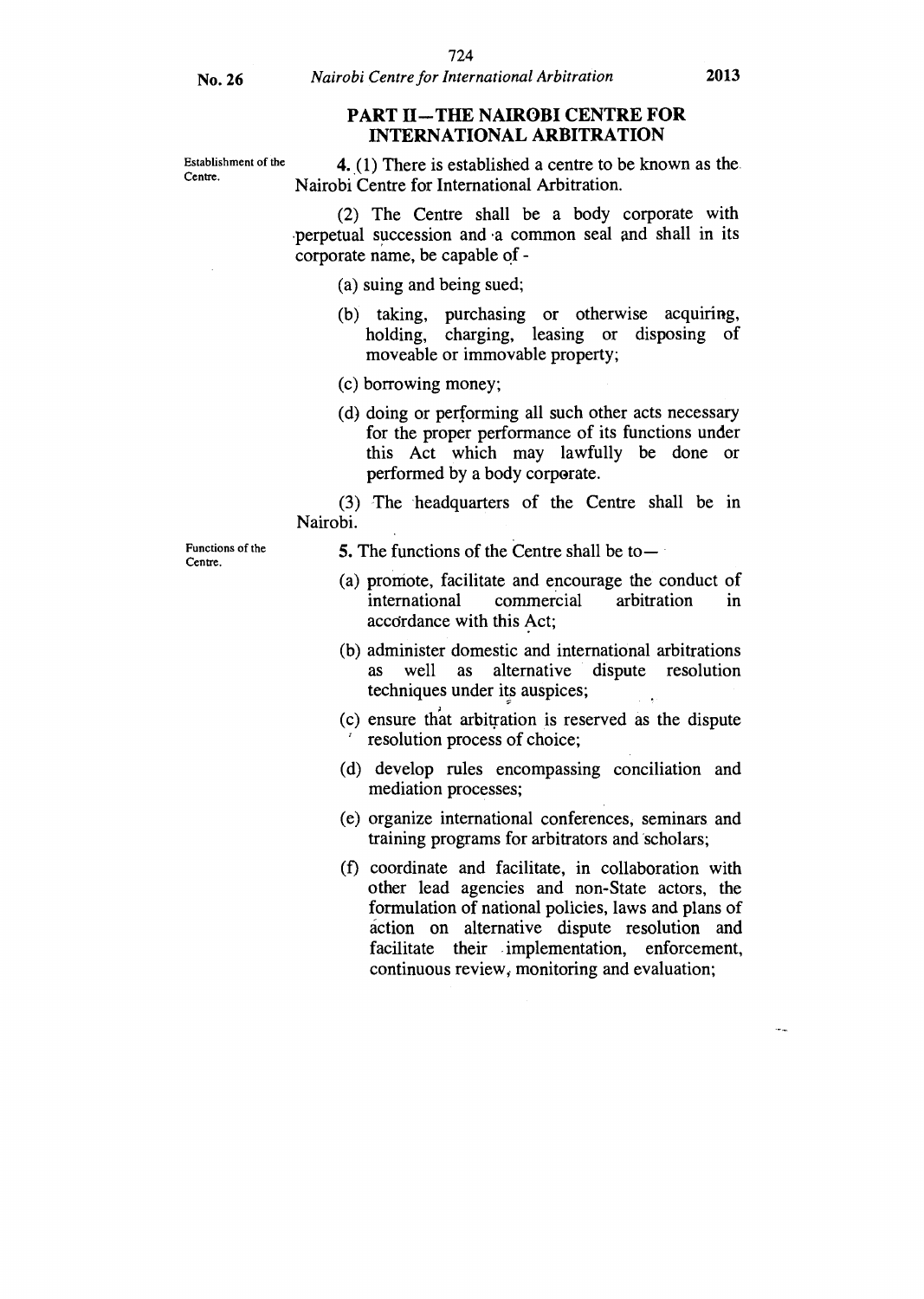#### **2013** *Nairobi Centre for International Arbitration* **No. 26**

- (g) maintain proactive co-operation with other regional and international institutions in areas relevant to achieving the Centre's objectives;
- (h) in collaboration with other public and private agencies, facilitate, conduct, promote and coordinate research and dissemination of findings on data on arbitration and serve as repository of such data;
- (i) establish a comprehensive library specializing in arbitration and alternative dispute resolution;
- (j) provide *ad hoc* arbitration by facilitating the parties with necessary technical and administrative assistance at the behest of the parties;
- (k) provide advice and assistance for the enforcement and translation of arbitral awards;
- (1) provide procedural and technical advice to disputants;
- (m) provide training and accreditation for mediators and arbitrators;
- (n) educate the public on arbitration as well as other alternative dispute resolution mechanisms;
- (o) enter into strategic agreements with other regional and international bodies for purposes of securing technical assistance to enable the Centre achieve its objectives:
- (p) provide facilities for hearing, transcription and other technological services;
- (q) Ipld, manage and apply the Fund In accordance with the provisions of this Act; and
- (r) perform such other functions as may be conferred on it by this Act or any other written law.

**6. (1)** The Centre shall be administered by a Board of Directors which shall consist of-

(a) a non-executive chairperson appointed by the President on the recommendation of the Cabinet Secretary from amongst the members appointed under paragraph (e);

Board of Directors.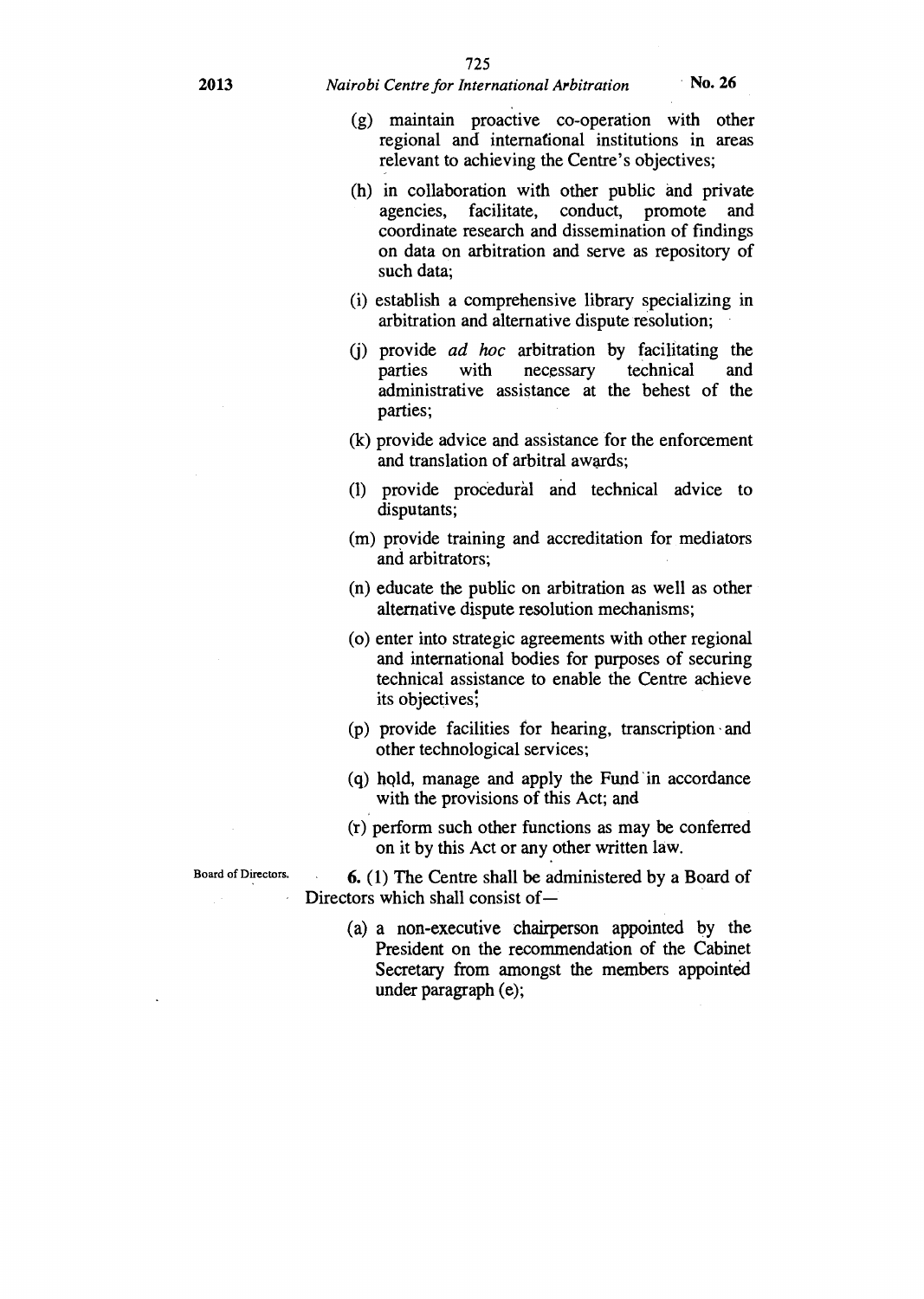# **No. 26** *Nairobi Centre for International Arbitration* **2013**

- (b) the Attorney- General or his representative;
- (c) the Principal-Secretary in the ministry for the time being responsible for matters relating to justice or his representative;
- (d) the Chief Registrar of the High Court or his representative;
- (e) five members, not being public officers, nominated by domestic arbitration bodies within the East African region, appointed by the Cabinet Secretary;
- (f) one person nominated by each of the following bodies —
	- (i) Kenya National Chamber of Commerce & Industry;
	- (ii) Law Society of Kenya;
	- (iii) Kenya Private Sector Alliance; and
	- (iv) Chartered Institute of Arbitrators; and
- (g) the Registrar.

(2) All the appointments in subsection (1) (e) shall reflect a regional balance.

Conduct of business and affairs of the Board.

**7. (1)** The conduct and regulation of the business and affairs of the Board shall be as provided in the Schedule.

(2) Except as provided in the Schedule, the Board may regulate its own procedure.

Remuneration of Board members.

Registrar.

8. The Board shall pay its members such remuneration, fees or allowances as it may determine in consultation with the Cabinet Secretary.

9. (1) There shall be a Registrar of the Board who shall be competitively recruited and appointed by the Board and whose terms and conditions of service shall be determined by the Board in the instrument of appointment or otherwise in writing from time to time.

(2) No person shall qualify for appointment under this section unless such person-

(a) has at least a degree from a recognized institution in the field of either law, finance, arbitration, economics, or insurance; and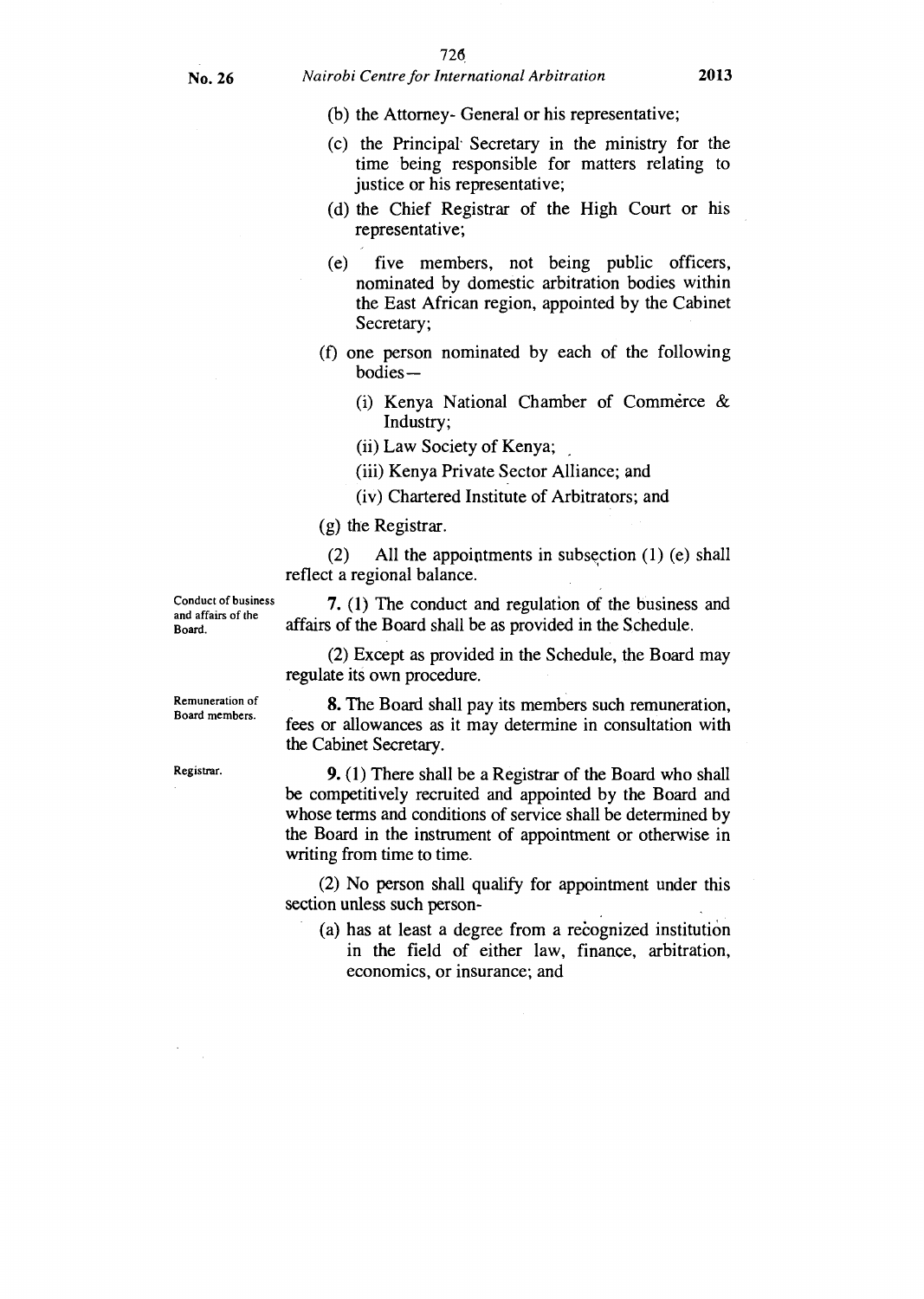(b) has at least ten 'years' experience in the relevant field of practice.

(3) The Registrar shall be responsible for the day to day management of the affairs and staff of the Centre and shall be the secretary to the Board.

Other functions of the 10. In relation to the proceedings before the Court, the Registrar Registrar shall act in accordance with the instructions of the Court and shall, in particular, be responsible for-

- (a) the establishment and maintenance of the Register;
- (b) the acceptance, transmission, service and custody of documents in accordance with the Rules;
- (c) the enforcement of decisions of the Court;
- (d) certifying that any order, direction or decision is an order, direction or decision of the Court;
- (e) causing to be kept records of the proceedings and minutes of the meetings of the Court and such other records as the Court may direct; and
- (f) undertaking any . other duties, in relation to proceedings before the Court, assigned by the Court for the benefit of the Court.

11. The Board may appoint such officers and other staff as are necessary for the proper discharge of its functions under this Act, upon such terms and conditions of service as it may determine and on advice of the Salaries and Remuneration Commission.

12. (1) The Board may, by resolution either generally or in any particular case, delegate to any committee or to any member, officer, employee or agent of the Centre, the exercise of any of the powers or the performance of any of the functions or duties of the Board under this Act or under any other written law.

(2) The Centre may, by instrument under its common seal, appoint a person, whether in Kenya or in a place outside Kenya, to be its attorney and the person so appointed may, subject to the terms stipulated in the instrument, do any act or execute any power or function which he is authorized by the instrument to do or execute.

(3) The Centre may, in or outside Kenya, appoint any agent as it considers necessary or expedient, to perform any act on behalf of the Centre.

Staff of the Board.

Delegation by the Board.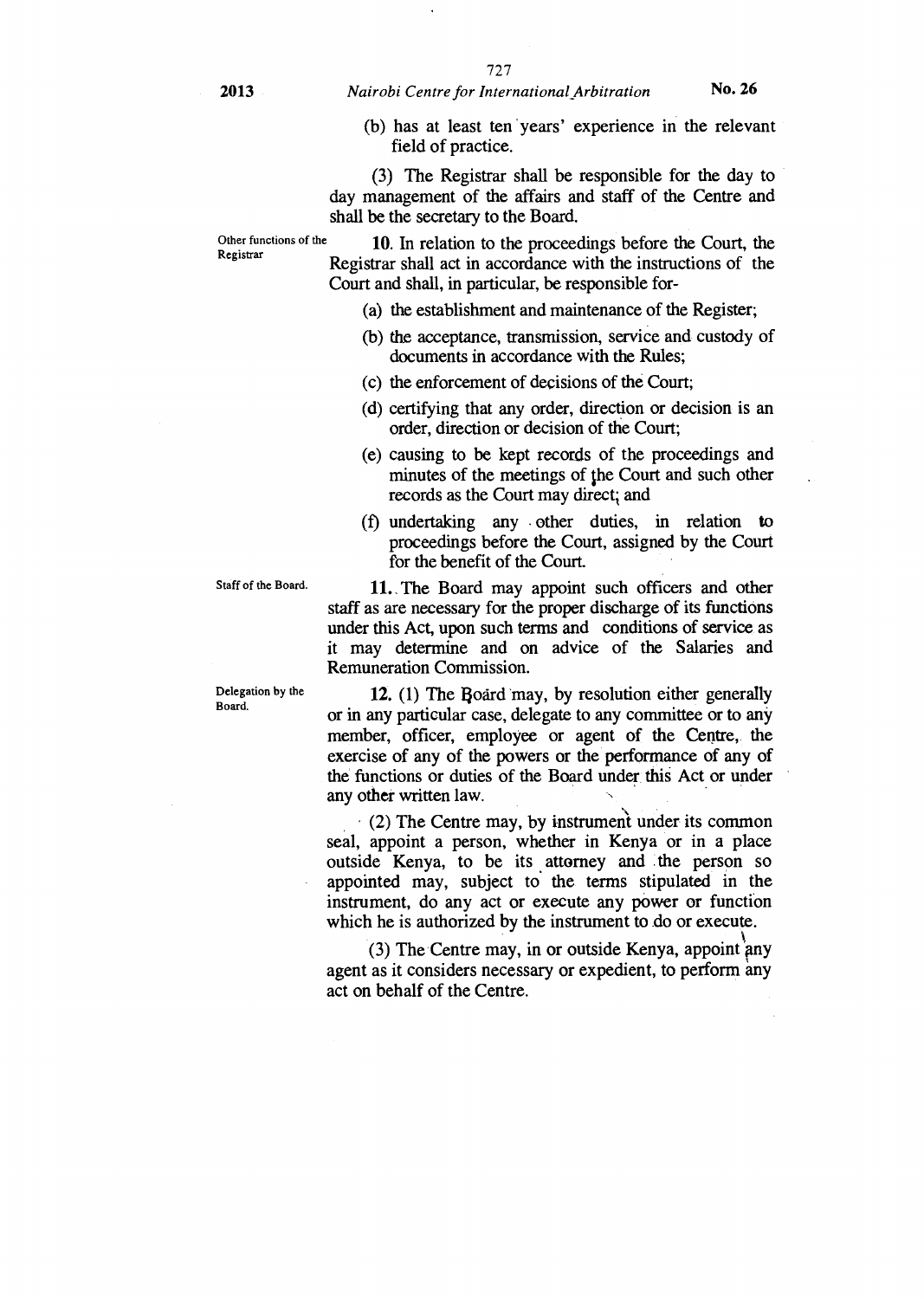#### 728

Protection from personal liability.

Common seal.

13. (1) No act or omission by any member of the Board or by any officer, employee, agent or servant of the Centre shall, if the act or omission was done bona-fide for the purposes of executing a function, power or duty under the Act render such member, officer, employee, agent or servant personally liable to any action, claim or demand whatsoever.

(2) The provisions of subsection (1) shall not relieve the Centre of the liability to pay compensation to any person for any injury to him, his property or to any of his interests caused by the exercise of any power conferred by this Act or by failure, whether wholly or partially, of any works.

14. (1) The common seal of the Centre shall be kept in such custody as the Board may direct and shall not be used except on the order of the Board.

(2) The affixing of the common seal of the Centre shall be authenticated by the signature of the chairperson and the Registrar and any document not required by law to be made under seal and all decisions of the Board may be authenticated by the signatures of both the chairperson and the Registrar.

(3) Notwithstanding the provisions of subsection (2) the Board shall, in the absence of either the chairperson or the Registrar in a particular matter, nominate one member to authenticate the seal on behalf of either the chairperson or the Registrar.

(4) The common seal of the Centre when affixed to a document and duly authenticated shall be judicially and officially noticed and unless and until the contrary is proved, any necessary order or authorization by the Board under this section shall be presumed to have been duly given.

Confidentiality.

15. (1) No director, officer, employee or agent of the Centre or any person who for any reason has access to any record, document, material or information relating to the business and affairs of the Centre which he has acquired in the performance of his duties or the exercise of his functions, shall divulge, publish, or otherwise disclose, to any person such document, material or information unless the disclosure is required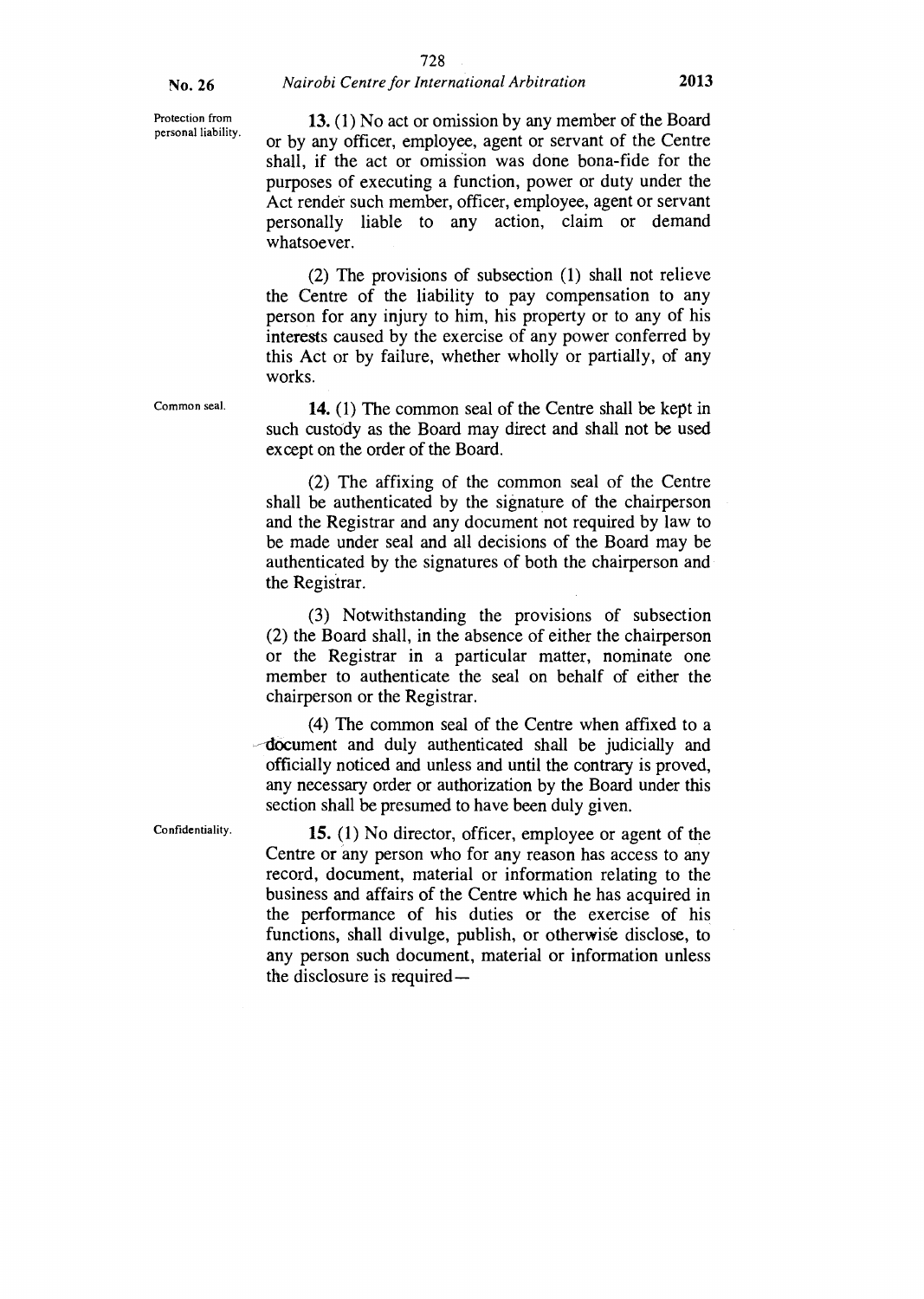(a) under any law;

- (b) for the performance of his duties or the exercise of his functions under this Act; or
- (c) when lawfully required to do so by a court of law.

(2) This section shall not apply to any document, material or information which at the time of the disclosure is, or has already been made, lawfully available to the public from any source.

 $(3)$  No person who has any document, material or information which to his knowledge has been disclosed in contravention of subsection (1) shall in any manner whatsoever disclose the same to any other person.

(4) Any person who contravenes subsection (1) or (3) commits an offence and shall, on conviction, be liable to a fine not exceeding two hundred thousand shillings or to imprisonment for a term not exceeding three years or. to both.

#### PART III—FINANCIAL PROVISIONS

Funds of the Centre.

16. (1) The funds of the Centre shall comprise of—

- (a) such sums as may be granted to the Centre by the Cabinet Secretary pursuant to subsection (2);
- (b) all monies from any other source provided for or donated or lent to the Centre including contributions, gifts or grants from or by way of testamentary bequest by any person; and
- (c) such fees, monies or assets as may accrue to or vest in the Centre in the course of the exercise of its powers or the performance of its functions under this Act or under any written law.

(2) There shall be made to the Centre, out of monies provided by Parliament for that purpose, grants towards the expenditure incurred by the Centre in the exercise of its powers or the performance of its functions under this Act.

(3) The receipts, earnings or accruals of the Fund and its balances at the close of each financial year shall not be paid into the Consolidated Fund, but retained for the purposes of the Fund.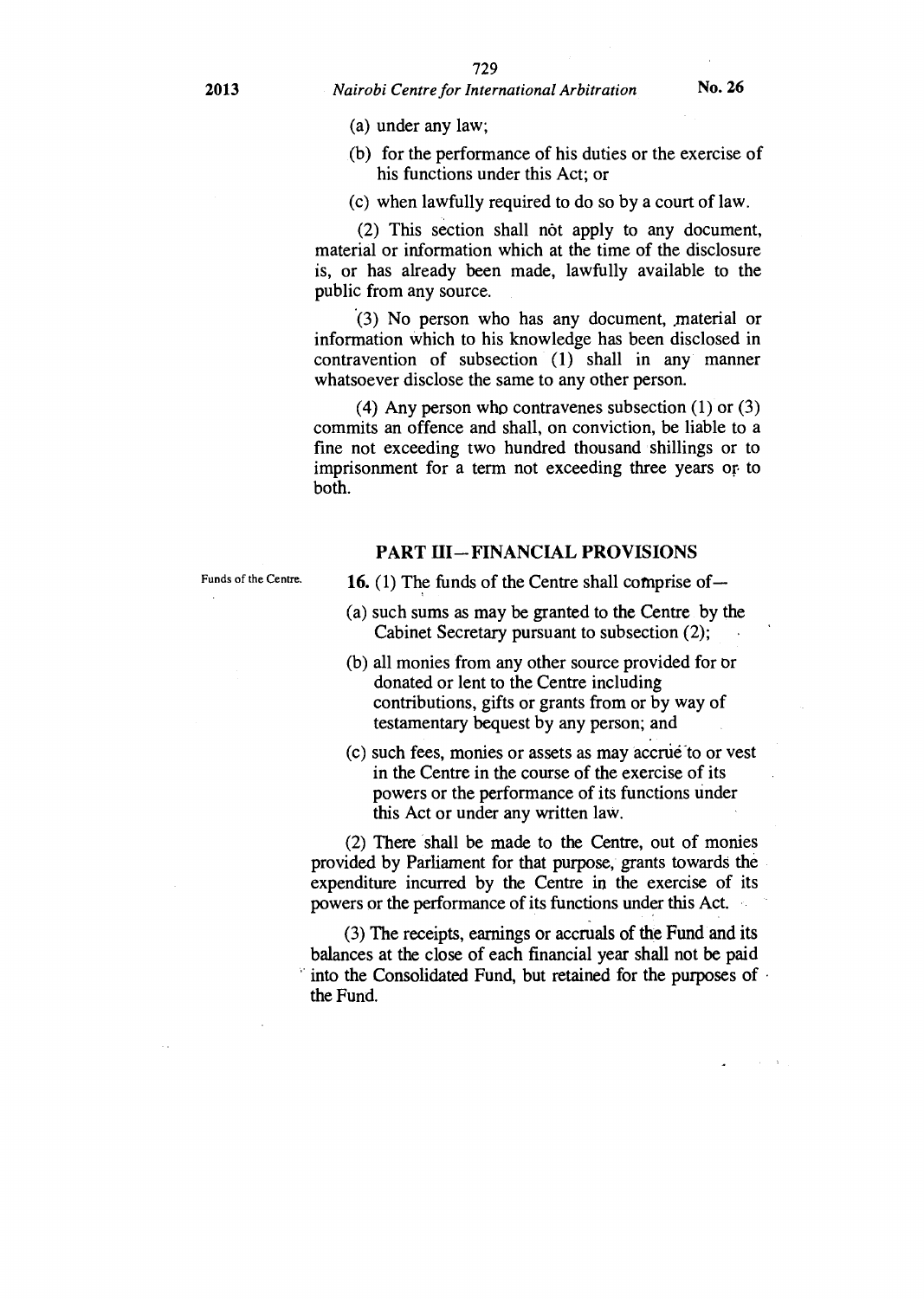Establishment of the **17.** (1) There is established a Fund of the Centre to be Fund. known as the General Fund.

> (2) The Fund shall vest in the Centre and shall be administered by the Board.

#### (3) The Fund shall consist of —

- (a) all monies received as subventions, grants or donations to the Fund;
- (b) such sums as may be appropriated by Parliament for that purpose;
- (c) monies earned or arising from any investment of the Fund;
- (d) foreign aid and assistance from bilateral and multilateral agencies;
- (e) all other sums which may, in any manner become lawfully payable to, received by or. vested in the Centre relating to any matter incidental to its duties and functions under this Act.

(4) The Fund shall be used for meeting the capital and current expenditure relating to —

- (a) educating the public on arbitration as well as on other alternative dispute resolution mechanisms;
- (b) provision of procedural and technical advice to disputants;
- (c) training for mediators and arbitrators;
- (d) research, documentation and dissemination of data on arbitration; and
- (e) any other matter incidental to the functions of the Centre.

18. The financial year of the Centre shall be the period of twelve months ending on the thirtieth June in each year.

19. (1) At least three months before the commencement of each financial year, the Board shall cause to be prepared estimates of the revenue and expenditure of the Centre for that year.

(2) The annual estimates shall make provision for all estimated expenditure of the Centre for the financial year and

Financial year.

Annual estimates.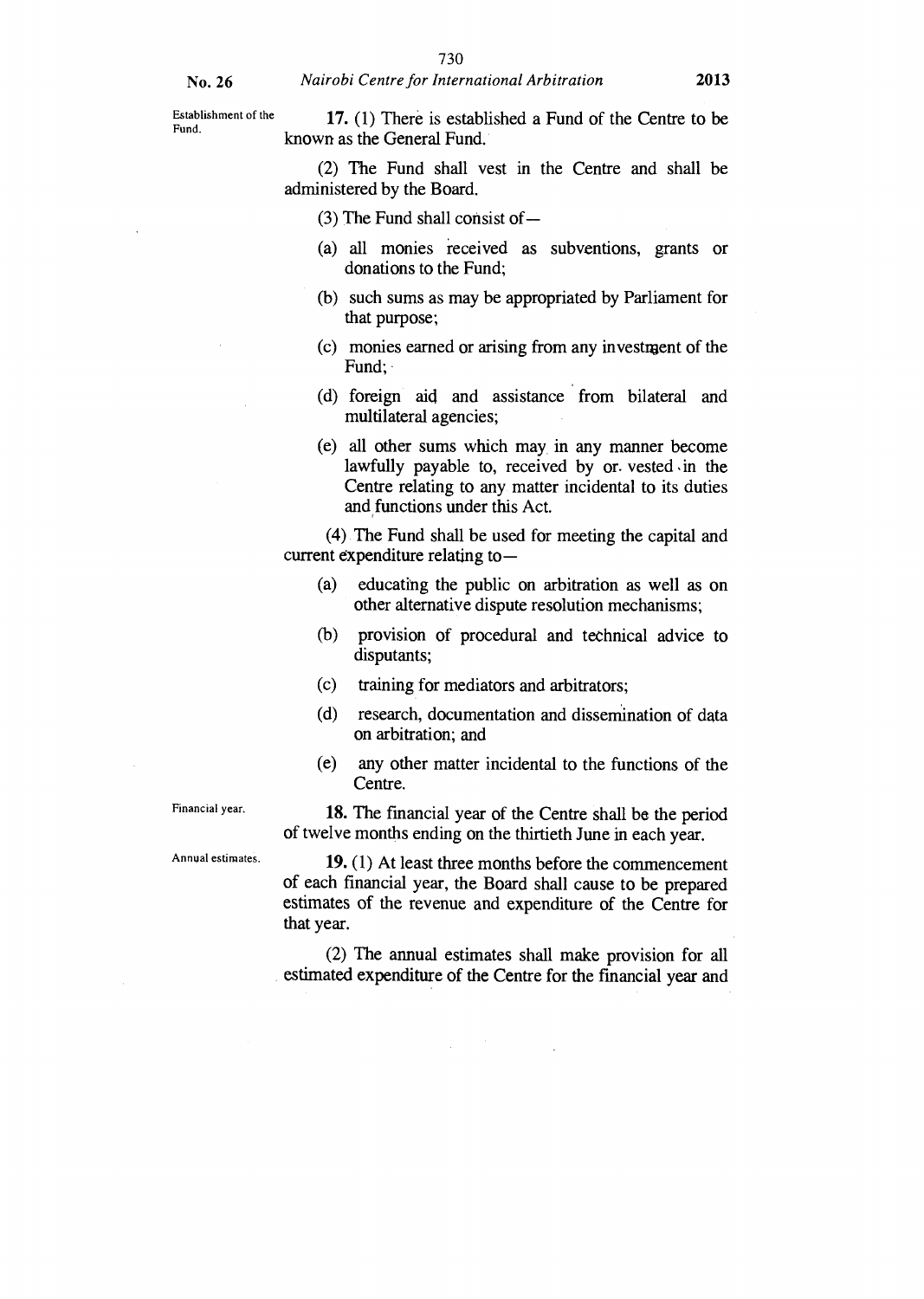in particular, the estimates shall provide for —

- (a) the payment of the salaries, allowances and other charges in respect of members and staff of the Centre;
- (b) the payment of pensions, gratuities and other charges in respect of staff of the Centre;
- (c) the proper maintenance of the buildings and grounds of the Centre;
- (d) the maintenance, repair and replacement of the equipment and other property of the Centre; and
- (e) the creation of such reserve funds to meet future or contingent liabilities in respect of retirement benefits, insurance or replacement of buildings or equipment, or in respect of such other matter as the Centre may deem appropriate.

(3) The annual estimates of the Centre shall be approved by the Boatd before the commencement of the financial year to which they relate and shall be submitted to the Cabinet Secretary for tabling in the National Assembly.

Accounts and audit. **20.** (1) The Board shall cause to be kept all proper books and records of accounts of the income, expenditure

and assets of the Centre.

(2) Within a period of three months from the end of each financial year, the Board shall submit to the Auditor-General or to an auditor appointed under this section, the accounts of the Centre together with-

(a) a statement of the income and expenditure of the Centre during that year; and

(b) a balance sheet of the Centre on the last day of that year.

(3) The accounts of the Centre shall be audited and reported upon in accordance with the Public Audit Act, 2003.

# **PART IV—THE COMPOSITION AND JURISDICTION OF THE ARBITRAL COURT**

**21.** (1) There is hereby established a Court to be known as the Arbitral Court.

(2) The Court shall consist of—

No.12 of 2003

Establishment of the Arbitral Court.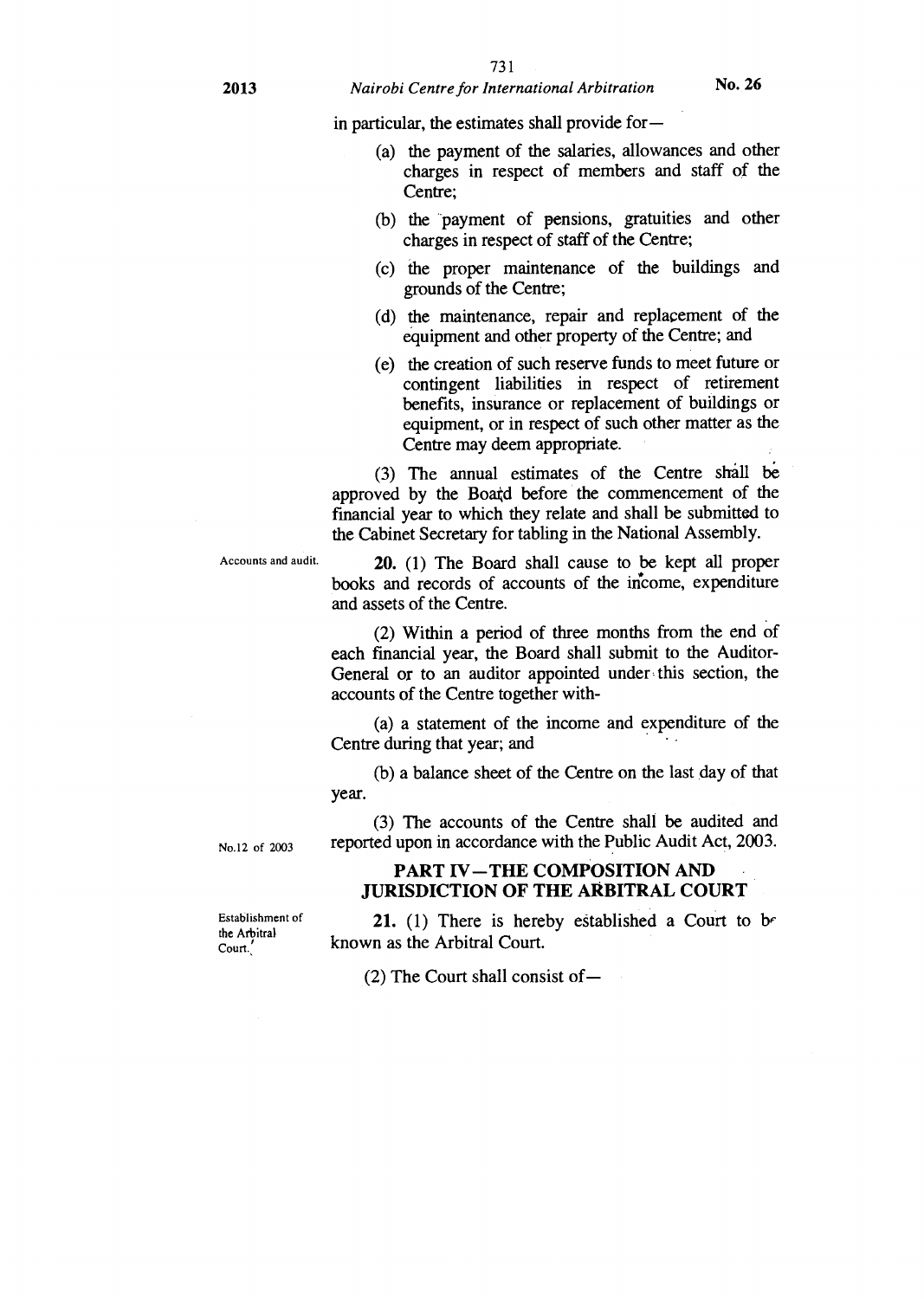- (a) a President;
- (b) two deputy presidents;
- (c) fifteen other members all of whom shall be leading international arbitrators; and

(d) the Registrar.

(3) All the members of the Court under subsection (2) (c) shall be appointed competitively by the Board for a period of five years but shall be eligible for re-appointment for one further term of five years.

 $(4)$  The President and his deputies shall be appointed by the Board and shall hold office for a term of office of not more than five years and shall be eligible for re- appointment for one further term of five years.

(5) The President shall have supervisory powers over the Court and shall be answerable to the Board.

Jurisdiction of the Court.

**22.** (1) The Court shall have exclusive original and appellate jurisdiction to hear and determine all 'disputes referred to it in accordance with this Act or any other written law.

(2) A decision of the Court in respect of a matter referred to it shall be final.

Applicable arbitration **23.** Subject to any other rules of procedure by the Rules.<br>Court, the Arbitration Rules of the United Nations Commission on International Trade Law, with necessary modifications, shall apply.

Alternative dispute resolution.

**24.** Nothing in this Act may be construed as precluding the Court from adopting and implementing, on its own motion or at the request of the parties, any other appropriate means of dispute resolution, including internal methods, conciliation, mediation and traditional dispute resolution mechanisms.

#### **PART V —MISCELLANEOUS PROVISIONS**

Rules.

**25.** The Board shall make Rules for —

- (a) the recognition and enforcement of arbitral awards and all proceedings consequent thereon or incidental thereto;
- (b) the filing of applications for setting aside arbitral awards;

**' No. 26** *Nairobi Centre for International Arbitration* **2013**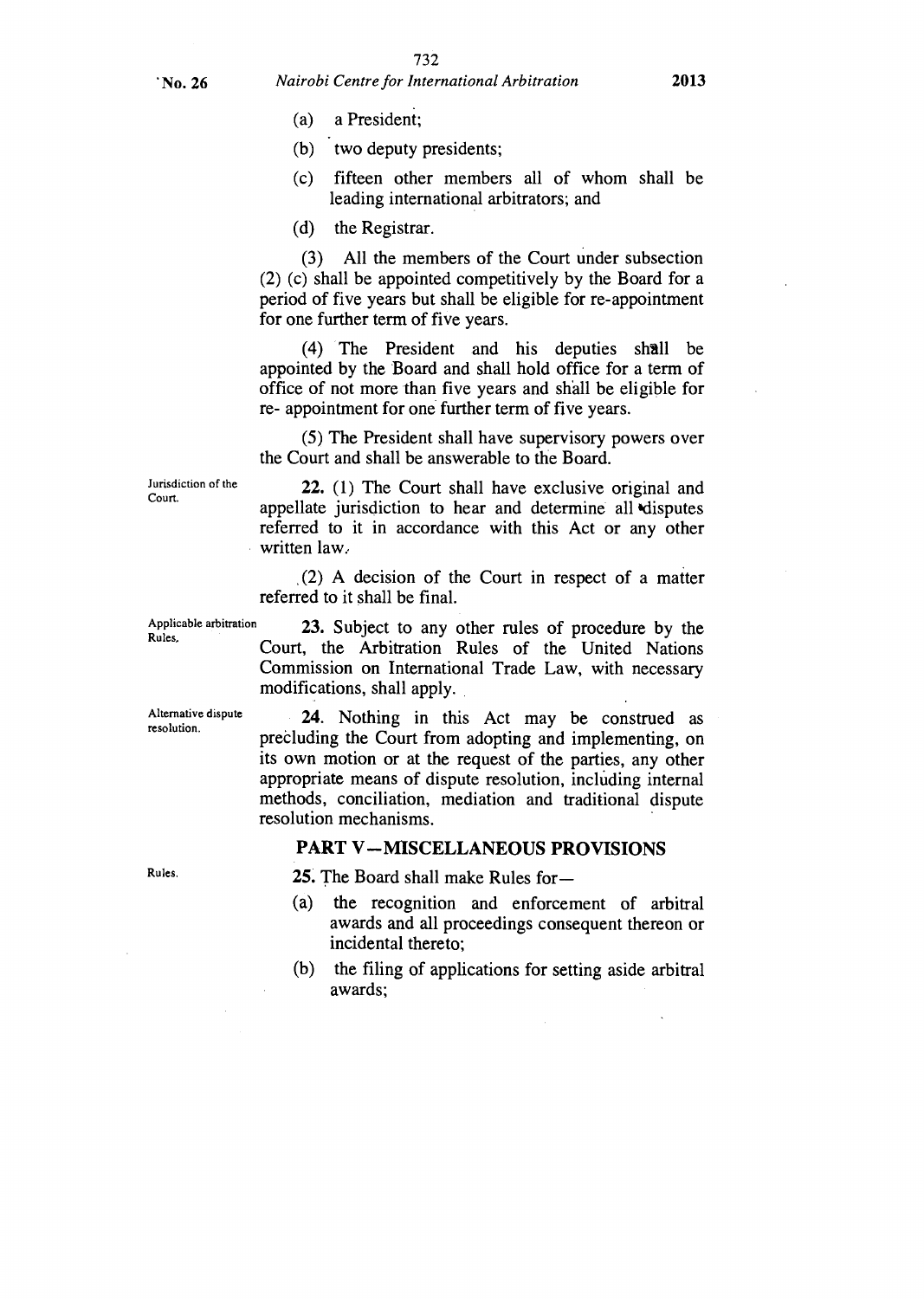- (c) the staying of any suit or proceedings instituted in contravention of this Act;
- (d) determining the criteria and qualifications for the appointments of the President, Deputy Presidents and members of the Court;

**SCHEDULE** (s.7)

- (e) generally all proceedings of the Court.
- **26.** This Act shall bind the Government.

Government to be bound.

Tenure of office.

Board other than *ex-officio* members shall, subject to the provisions of this Schedule, hold office for a period of four years, on such terms and conditions as may be specified in the instrument of appointment, but shall be eligible for reappointment for one further term.

**PROVISIONS AS TO THE CONDUCT OF BUSINESS AND AFFAIRS OF THE BOARD** 

1. (1) Other than the chairperson, a member of the

(2) The members of the Board shall be appointed\_ at different times so that the respective expiry dates of the members' terms of office shall fall at different times.

2. (1) A member other than an' *ex-officio* member  $\text{may}$ —

- (a) at any time resign from office by notice in writing to the Cabinet Secretary;
- '(b) be removed from office by the Cabinet Secretary on recommendation of the Board if the member –
	- has been absent from three consecutive (i) meetings of the Board without its permission;
	- (ii) is adjudged bankrupt or enters into a composition or scheme of arrangement with his creditors;
	- (iii) is convicted of a corruption or economic crime or other criminal offence involving dishonesty, fraud or moral turpitude or any other criminal offence under any law punishable with impri§onment that amounts to a felony under the Laws of Kenya;

V acation of office.

 $\sim$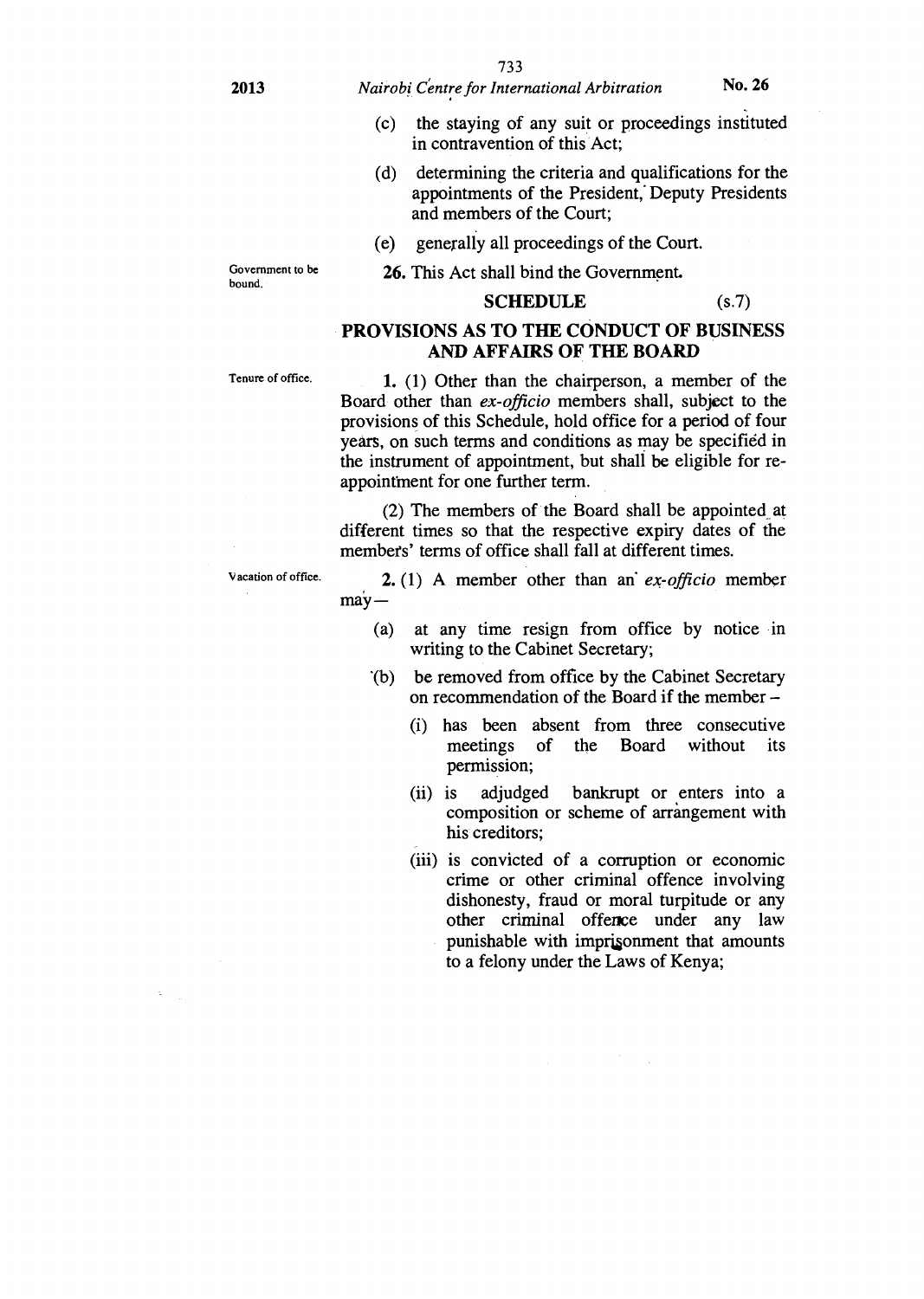- (iv) is of unsound mind or is incapacitated by prolonged physical or mental illness for a period exceeding six months; or
- (v) is otherwise unable or unfit to discharge his functions.

3. (1) The Board shall meet at least once in every three months.

 $(2)$  Notwithstanding subparagraph  $(1)$ , the chairperson may, and upon requisition in writing by at least five members, convene a special meeting of the Board at any time for the transaction of the business of the Board.

(3) Unless three quarters of the total members of the Board otherwise agree, at least fourteen days' written notice of every meeting of the Board shall be given to every member of the Board.

(4) The quorum for the conduct of the business of the Board shall be five members, at least two of whom shall be the members referred to in section  $6(1)(e)$ .

(5) The chairperson shall preside at every meeting of the Board and in his absence, the members present shall elect one of their number, from among the directors appointed under the section 6  $(1)(e)$ , to preside and the person so elected shall have all the powers of the chairperson with respect to that meeting and the business transacted thereat.

= (6) Unless a unanimous decision is reached, a decision on any matter before the Board shall be by a majority of the votes of the members present and voting, and in case of an equality of votes, the chairperson or the person presiding shall have a casting vote.

(7) Subject to subparagraph (4), no proceedings of the Board shall be invalid by reason only of a vacancy among the members thereof.

(8) Nothing in this paragraph shall prevent the chairperson from authorizing a director to use live-<br>telephone conferencing or other appropriate conferencing or other appropriate communication or multimedia facilities to participate in any meeting of the Board where, prior to the meeting, the director, by notification to the chairperson, has requested for such authorization.